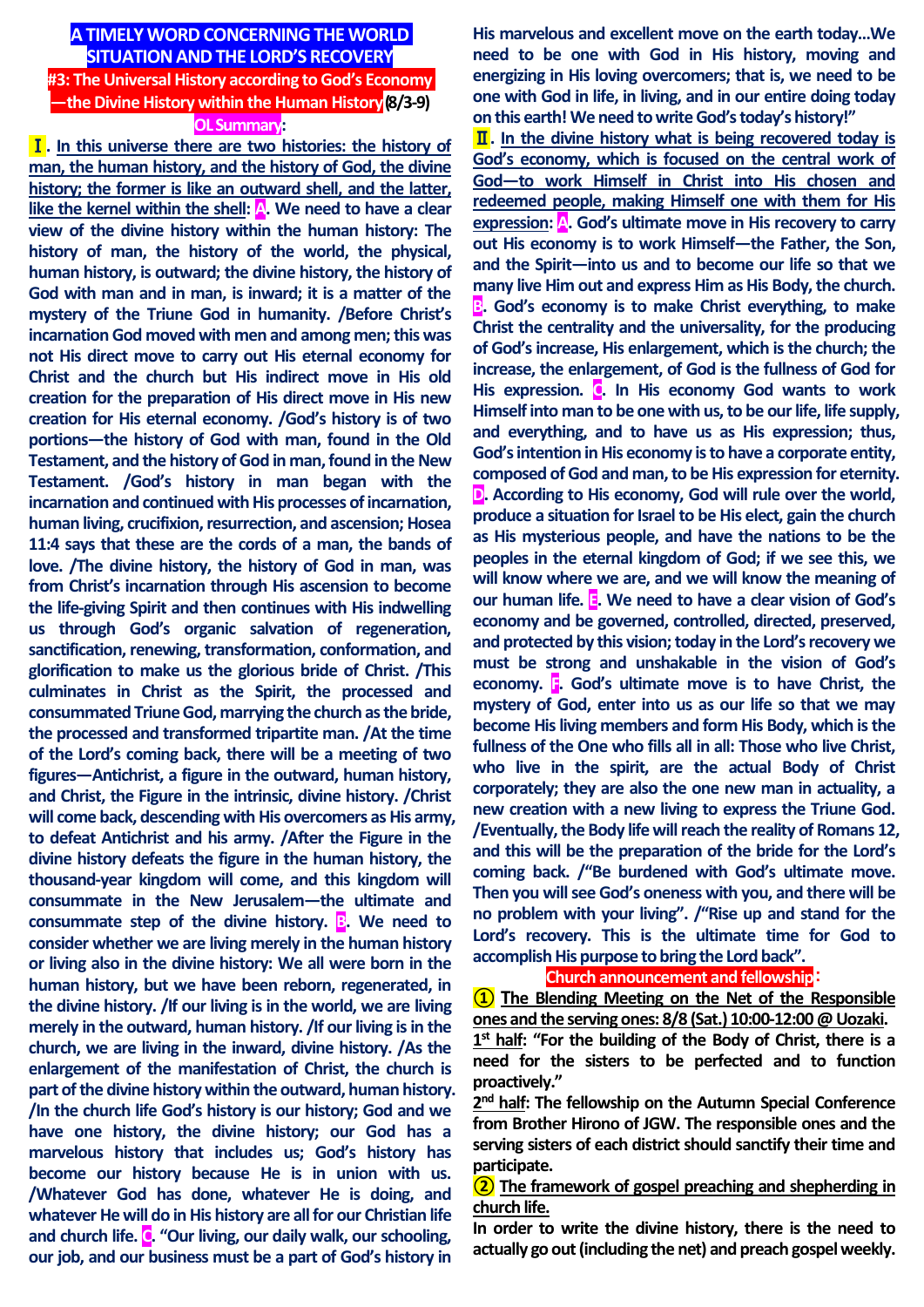### **Crucial Point**⑴**: To have a divine history in my life, attend the meetings according to spirit.**

**Joel 1:4 What the cutting locust has left, the swarming locust has eaten; and what the swarming locust has left, the licking locust has eaten; and what the licking locust has left, the consuming locust has eaten. 2:25 And I will restore to you the years That the swarming locust has eaten, The licking locust and the consuming locust and the cutting locust, My great army That I sent among you. OL1: In this universe there are two histories: the history of man, the human history, and the history of God, the divine history; the former is like an outward shell, and the latter, like the kernel within the shell.OL2: God's history in man began with the incarnation and continued with His processes of incarnation, human living, crucifixion, resurrection, and ascension; Hosea 11:4 says that these are the cords of a man, the bands of love. Hosea 11:4 I drew them with cords of a man, With bands of love; And I was to them like those Who lift off the yoke on their jaws; And I gently caused them to eat.**

**In the Minor Prophets the human history is clearly defined and is signified by the four kinds of locusts mentioned in Joel 1:4. The divine history within the human history is also revealed in considerable detail. The divine history, as the divine mystery of the Triune God in humanity, began in eternity past with the eternal God and His eternal economy. It continues with Christ's incarnation; His death, burial, and resurrection for the spreading of God's redemption and salvation to all the nations on earth; His pouring out of the consummated Spirit to produce the church as the corporate expression of the Triune God; His second coming as the Desire of nations and as the Sun of righteousness; His coming with His overcomers as His army to defeat Antichrist and his army; and His reigning in Zion in the thousand-year kingdom. Eventually, the kingdom will consummate in the New Jerusalem in the new heaven and the new earth for eternity. The New Jerusalem will be the ultimate, the consummate, step of God's history.**

**We need to have a clear view of these two histories—the physical human history and the mysterious divine history—and I hope that we all will have such a view. The history of man, the history of the world, is outward. The divine history, the history of God in and with humanity, is inward. This history is a matter of the divine mystery of the Triune God in humanity.**

#### **Application: to Businessperson, Graduate students**

**If your life is all about human history: Studying, Taking exams, Graduating, Working, Getting married, Having children, Buying a house, etc., it's worthless in a shell-only life. Because the shell itself has no value. However, if the shell also has a divine kernel inside it,** 

**the shell will be valuable due to the kernel.**

**2 Cor.4:6 Because the God who said, Out of darkness blight shall shine, is the One who shined in our hearts to illuminate the knowledge of the glory of God in the face of Jesus Christ. 7 But we have this treasure in earthen vessels that the excellency of the power may be of God and not out of us.**

**Verse 7 FN "But"**: **God's shining in our hearts brings into us a treasure, the Christ of glory, who is the embodiment of God to be our life and our everything. But we who contain this treasure are earthen vessels, worthless and fragile. A priceless treasure is contained in worthless vessels! This has made the worthless vessels ministers of the new covenant with a priceless ministry.**

**To make your life meaningful as a business person or researcher, that is, to have a divine history in your life as a shell**①**Come to the meetings of church, ② Live and attend meetings according to the spirit, not the flesh.**

**2 Tim. 3:2 For men will be lovers of self, lovers of money, boasters, arrogant, revilers, disobedient to parents, unthankful, unholy, 3 Without natural affection, implacable, slanderers, without self-control, savage, not lovers of good, 4 Traitors, reckless, blinded with pride, lovers of pleasure rather than lovers of God, 5 Having an outward form of godliness, though denying its power; from these also turn away.**

**The church is not the place to meet: self-love, individualism, exaltation, be unthankful, betrayal, loves of pleasure, idolatry, cheating, jealousy, anger, division, secession, vanity, etc. The world is full of such fleshly lusts, but since the church is the kingdom of God, we must not bring them to the meetings of the church. If you attend meetings according to your flesh, you will be bitten by locusts and on the contrary you will be suffering.**

**For example, you are jealous and angry because the**  voice of saints' saying amen for another sister are louder r **than which for you. And not be honest to the servants because of your pride, and complain about that sister for another reason. This proves that you live according to the flesh in the meetings. It is Babylon's principle to mix divine meetings with fleshly lusts. The Recovery Church life of the Lord rejects all these things. May the Lord be merciful to you, the darkness be enlightened, may you confess your sins, and attend the meetings according to spirit! May Lord attract you with cords of a man, the bands of love, even when you are fallen.**

**Prayer: "Lord Jesus, may I have a divine history within my life. To do so, I need to live according to spirit and attend the meetings. I mustn't bring fleshly lusts to divine meetings. That is Babylon's principle. Expose my inner darkness. I repent and confess my sins. Don't make my life be an shell without contents.".**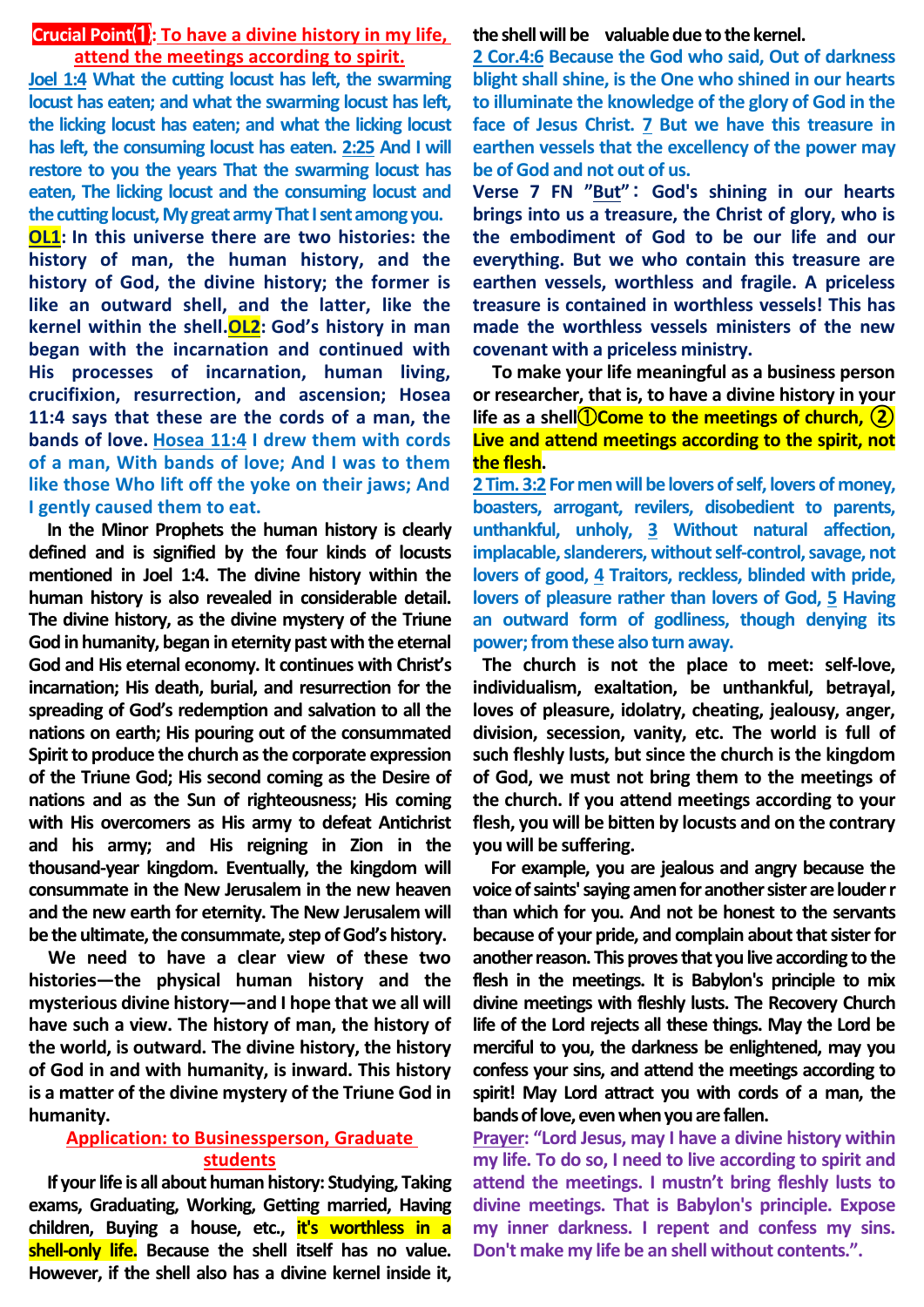### **Crucial Point**⑵**:Consecrate our time for the living of the Body**

#### **of Christ. Then our daily walk, study, work and business will become a part of God's history on earth today**

**Rom. 12:1-2…Present your bodies a living sacrifice, holy, well pleasing to God, which is your reasonable service. And do not be fashioned according to this age… OL1: We need to consider whether we are living merely in the human history or living also in the divine history. OL2:Our living, our daily walk, our schooling, our job, and our business must be a part of God's history in His marvelous and excellent move on the earth today…We need to be one with God in His history, moving and energizing in His loving overcomers.** 

**We all were born in the human history, but we have been reborn, regenerated, in the divine history. Now we need to ask ourselves this question: Are we living in the divine history, or are we living merely in the human history? If our living is in the world, we are living in the human history. But if we are living in the church, we are living in the divine history. In the church life God's history is our history. Now two parties—God and we—have one history, the divine history. This is the church life.** 

**With the divine history there is the new creation—the new man with a new heart, a new spirit, a new life, a new nature, a new history, and a new consummation. We praise the Lord.**

**To be a normal Christian, to be today's overcomers, to answer the Lord's present calling, and to meet the Lord's present need in His recovery, it is altogether not sufficient simply to be a so-called good brother or good sister, attending the church meetings regularly, behaving rightly, and living a life which is somewhat perfect in the eyes of men. We need to be one with God in His history, moving and energizing in His loving overcomers; that is, we need to be one with God in life, in living, and in our entire doing today on this earth! We need to write God's today's history! We need to march on as one with the energizing God! In Him! With Him! By Him! And for Him! We need to be vital, living, and active! We need to be today's Joshuas and Calebs to take possession of the God-promised land for Christ that we may become His possession. We need to be today's Ruths to turn to God's economy, to enter into the land of Immanuel, and to marry ourselves to Christ that we may bring forth Christ to meet the need of men today.** 

# **Application: to new ones, Youth/College students**

**In the Lord's recovery, there should be many young people raised up who love the Lord and consecrate themselves to the Lord and the church life. For them, their daily living, study, work and business become a part of the divine history. If you only live a human living, however financially blessed it is, it is just a shell and there is no value. The consecration in Romans 12 is the consecration for the practical church life. To present our bodies** 

**means to present our time practically. God's economy is for you to present time for practicing the life of the Body of Christ, the church life. If you love the world and only live the life of human living, there is no divine history in your daily living.** 

## **Rev. 18:12 Cargo of gold and silver…13 and souls of men.**

**FN "souls of men"**:**Of the cargo sold by Babylon, the first item is gold and the last is the souls of men. Souls of men refers to men who sell themselves for employment. This depicts not only the coming Babylon but also today's world. People sell their soul, their life, i.e., themselves, to their occupation, neglecting God and their eternal destiny.**

**For example, do not let your time be taken to internet games and YouTube, etc. too much. Your main thing is to study and to work. And for your main thing to be blessed, you need to practice the life of the Body of Christ. You need to present your body and time. One day is 24 hours and if you spend too much time on internet, you would not have time for study, work and the church life.**

**With whatever reasons, when you are away from meetings because you are busy with study, club activity, work or relationship at work, please remember that the church life is the God's economy and pray in your spirit and reconsider in the Lord. And pray with your spiritual partner. God's economy is not your effort. You just need to open to the Lord and your partner to enjoy the Lord's grace and work in grace. In the crystallization study of Jeremiah #8, brother Ed said that "the sign that we as God's people should bear is that we rest with God, enjoy God and be filled with God first. Then we work with the One who fills us. Moreover, we not only work with God, but work by being one with God and have God as vitality to work and labor".** 

**Never think "it is easy to be the same as the people in the world and it is tough to be different, so let me go along with worldly people". You just need to open your heart and exercise your spirit and receive the Lord's grace and enjoy. Christ you enjoyed became energy and vitality in you and do everything. If you don't enjoy the Lord and do not present your time to the church life , the Body life, you only have human history and no divine history. Such a student life, business life is without Lord's presence and Lord's power, vitality is not with you. Thus, no resisting power against the tide of the world. While you are young, enjoy the Lord with your partner and learn to give your body and time little by little. May the Lord's grace be with your spirit!**

**Prayer**:**"Oh Lord Jesus, although I am busy with mu study and work every day, but without the church life, my life will become meaningless. I redeem time, enjoy the Word, pray, fellowship with the Lord and attend the meetings. I need to write God's today's history. So I give myself for this. May the Lord gain my time. Let me go on by becoming one with God! Amen!"**